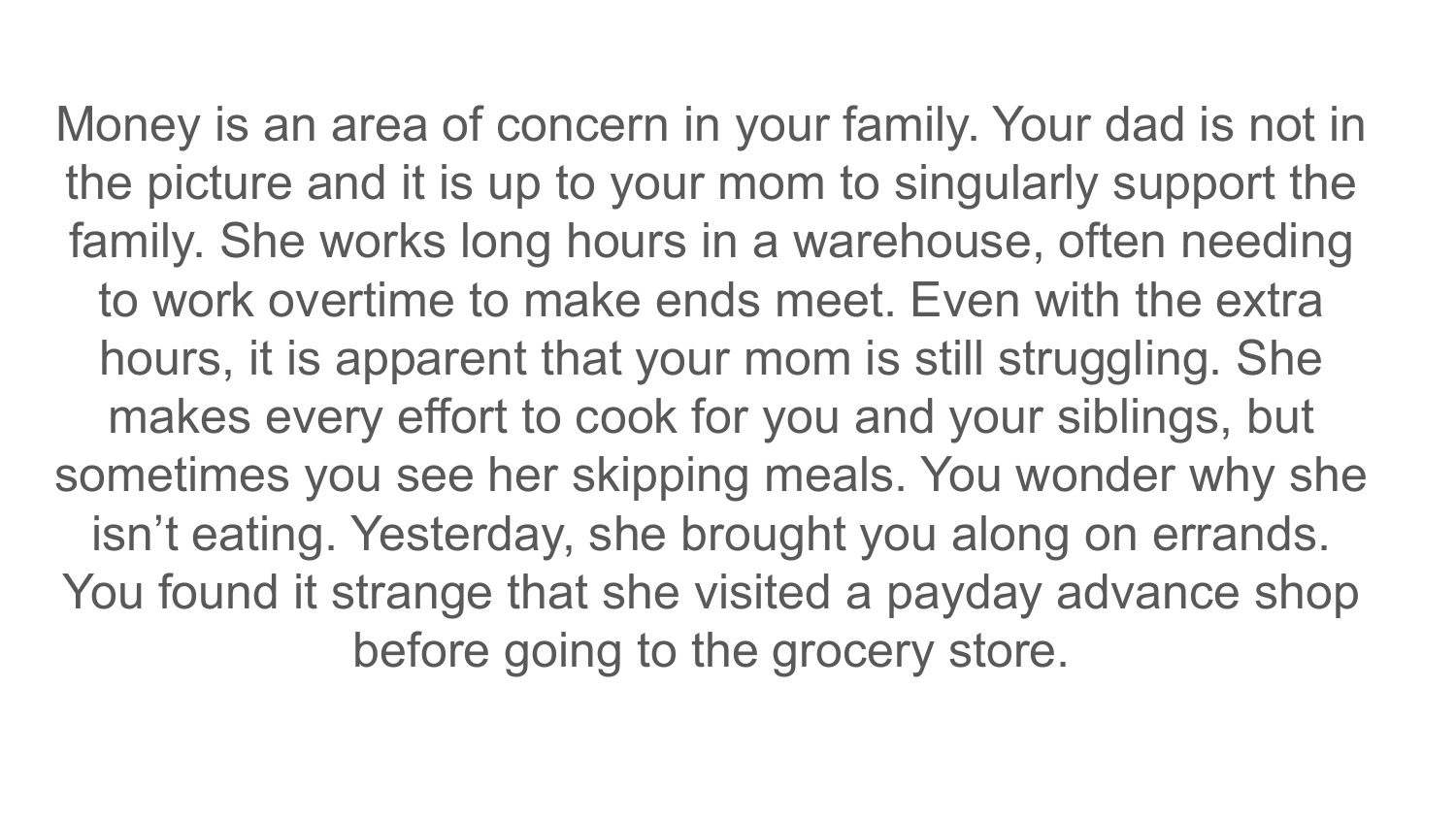Your mom works for tips in a restaurant. When the restaurant is busy, she earns enough tips to make ends meet. However, lately the restaurant has been slow and the tips that she depends on are down. Struggling to get by, she is now very behind on paying the power bill. This is not the first time that this has happened. She's worried that if she doesn't make the payment, they will turn the power off and she won't be able to afford the fee to get the power turned back on. This morning, she brought you with her to the title loan store. She told you that she didn't like putting her car title on the line, but she didn't know what else to do. She explained that although the interest is high, it's better than losing power and having to pay an outrageous fee to get it turned back on.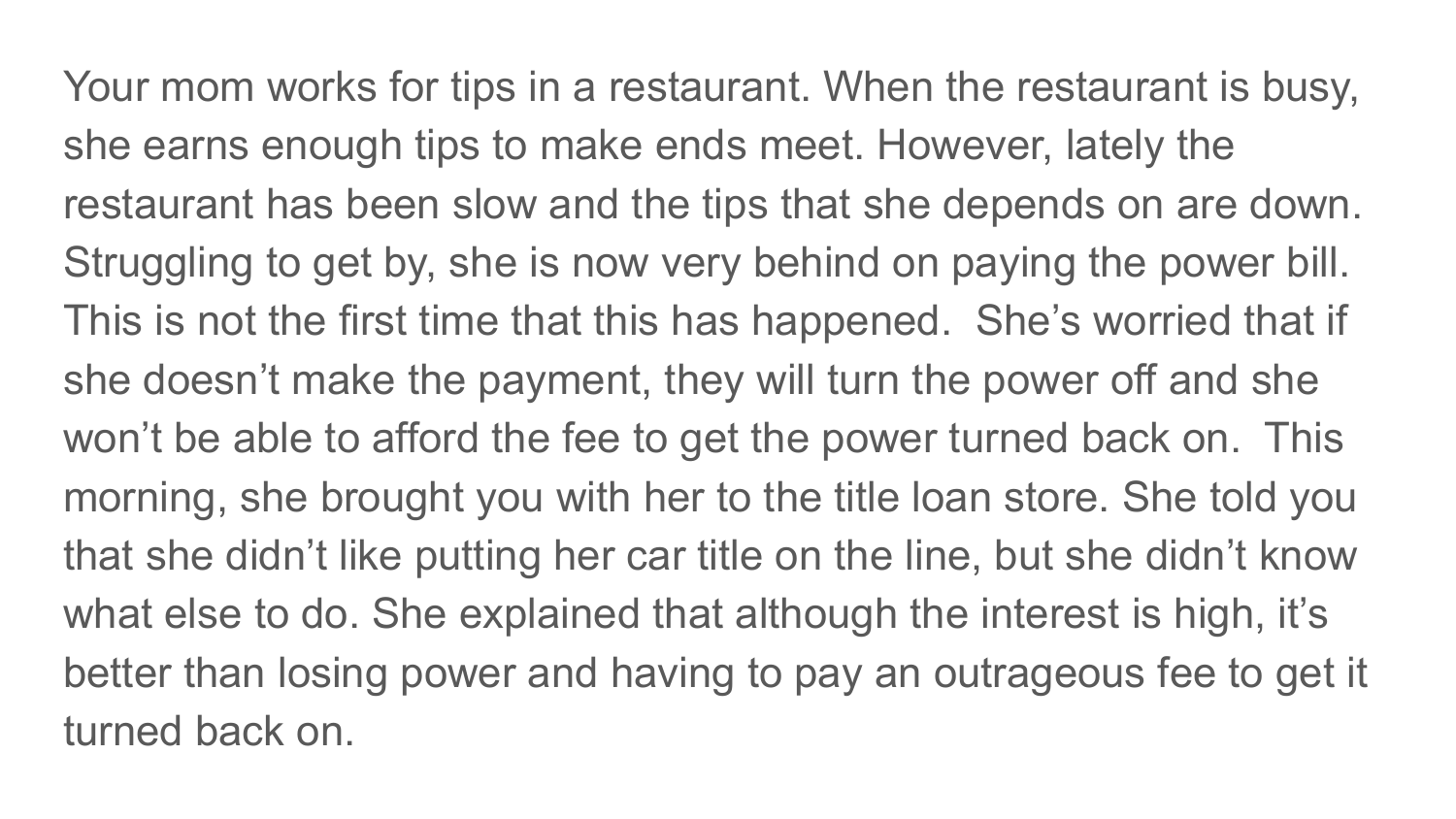You come from a family that is unbanked. In other words, the adults in your family do not use any type of bank account or services. You never thought this was a problem. Your family seems to do fine paying for everything in cash and using check cashing services. Since you started taking economics, you asked your mom why your family doesn't use a bank. She explained that they tried it, but the fees were outrageous. Minimum balance fees, overdraft fees – it seemed the bank did more harm than good. She told you she can't imagine how anyone could afford to use the services of a bank.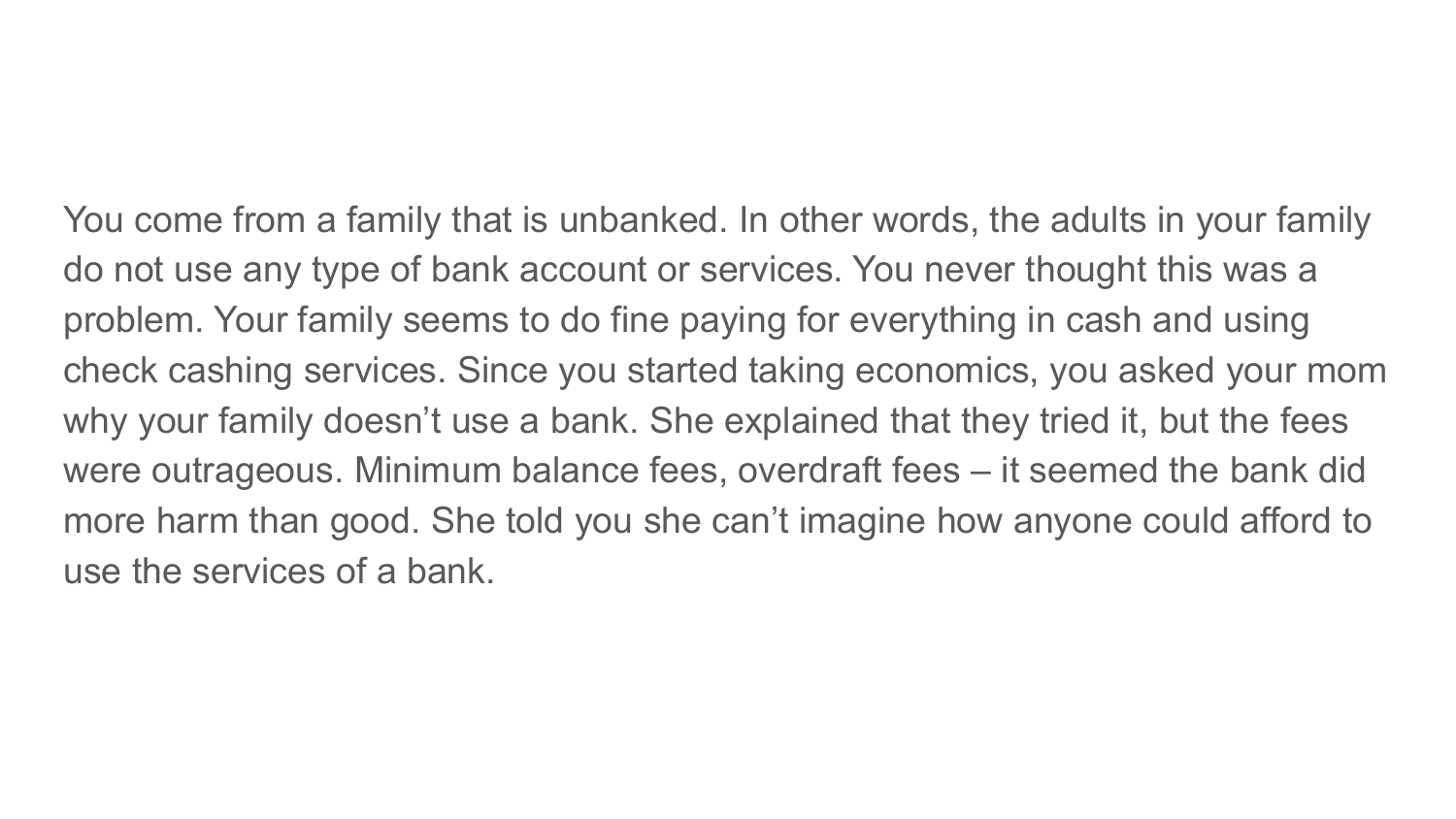Your family used to never worry about money. Your mom and dad had well-paying jobs. You lived in a comfortable house, your parents drove nice cars and seemed to never have a financial concern. Then your mom got cancer. For the past year she has been in and out of the hospital a dozen times. You have been consumed over the worry of losing your mom, and then to make things worse, the hospital bills starting rolling in. \$150,000 for cancer treatment? How could anyone afford to pay for that? Because of the cancer, your mom had to quit her job. The loss of income plus the outrageous hospital bills became too much for your family to bear. The other day, you heard your father on the phone talking with someone about bankruptcy.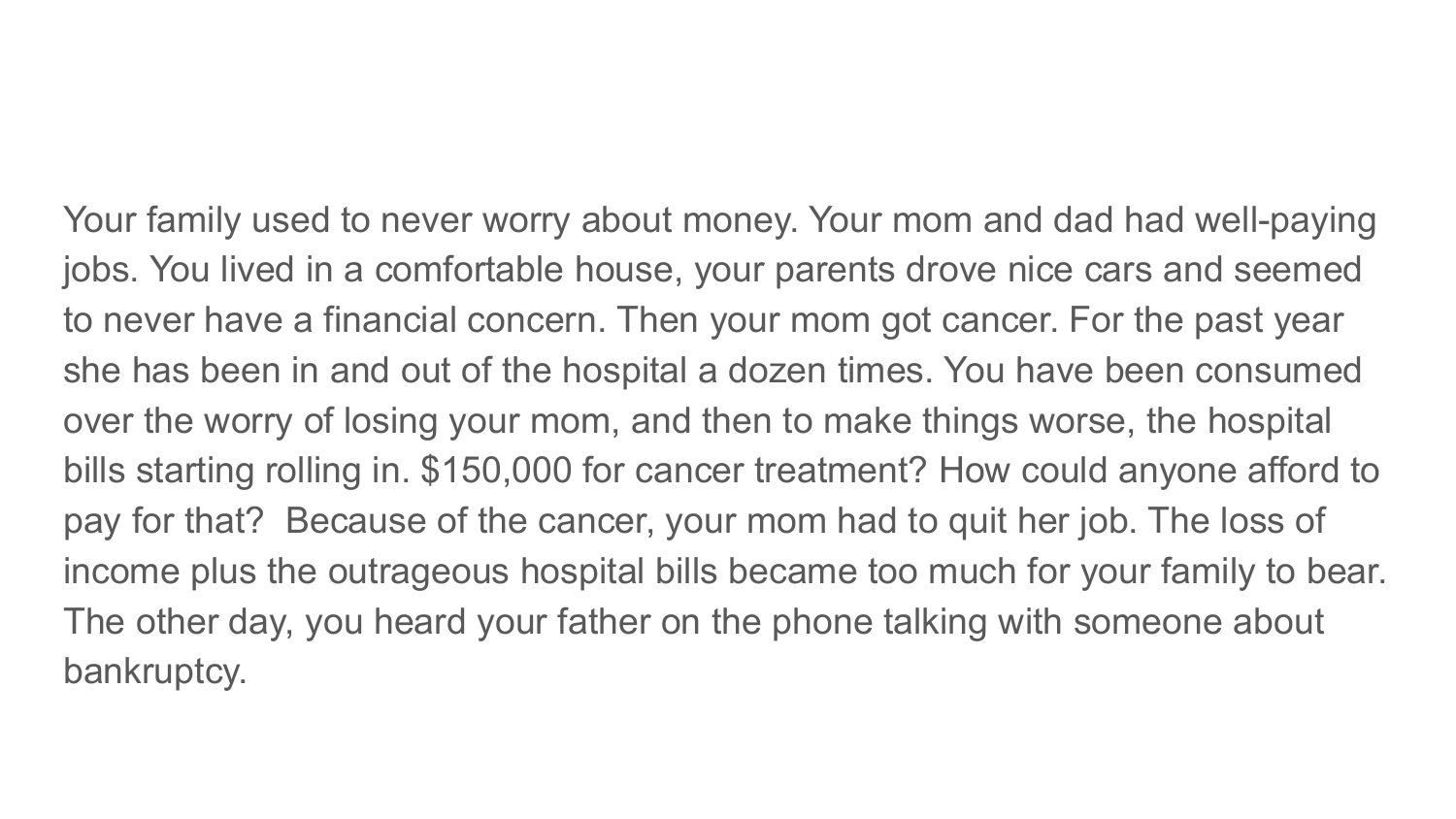You have two working adults at home- one in sales, the other in graphic design. Together, your parents earn a reasonable middleclass wage. But a well-paying job isn't everything. Your mom and dad can't seem to get along. They constantly fight and argue. Your mother is a compulsive buyer. You can't tell if the fighting is because of her buying habits, or if she buys things because she is unhappy. Sometimes, after a particularly bad fight, she will take you shopping and call it "therapy." The other day, you saw an open bill on the counter and discovered your parents owe several thousand dollars to the credit card company.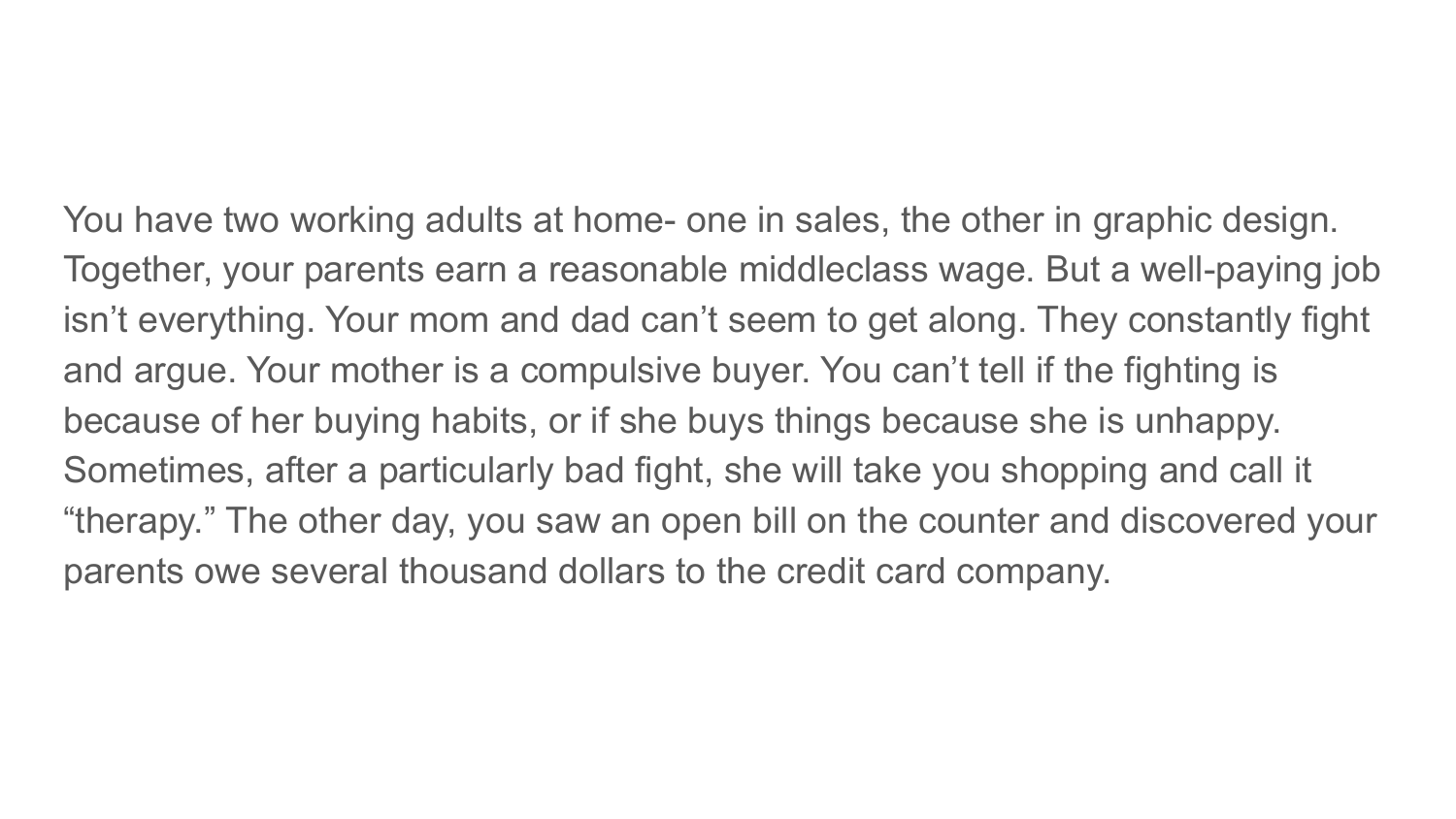Recently, your dad was laid off from his job. Before it was already a struggle to make ends meet, but now without a job it's impossible. A few weeks ago, your dad stayed up all night going through receipts and bills. You heard him say that he couldn't afford to put food on the table and pay car insurance. So, he chose to feed your family and let her car insurance lapse until he can find a new job. You can tell that he feels guilty about this and avoids driving as much as possible. Whenever he does drive, you hope he doesn't get pulled over or into an accident.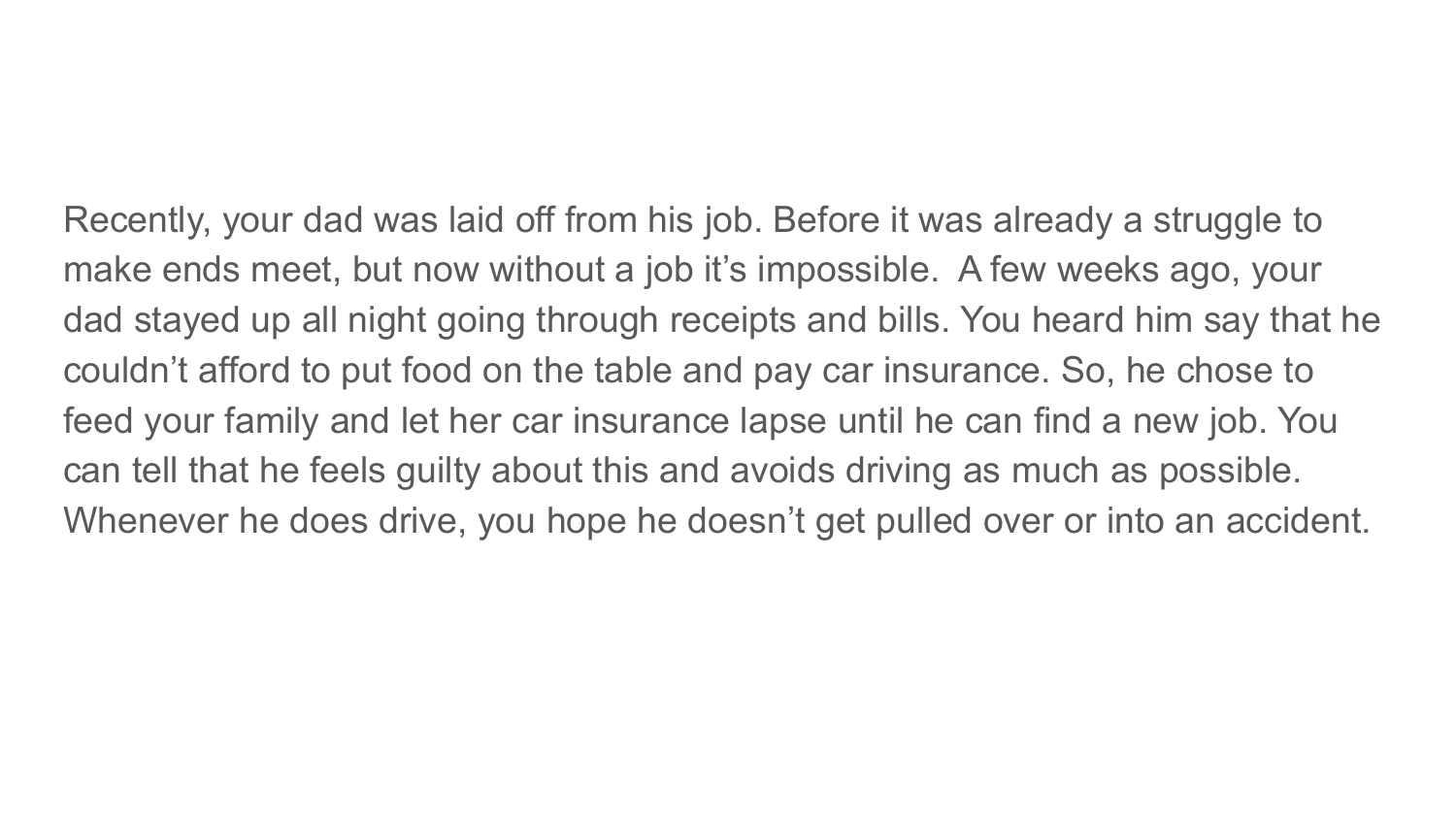In their childhood, both of your parents had very little, as their families struggled financially. This was something that your parents were ashamed of and they worked hard to better their position. Today, your parents are proud that they now earn a comfortable living and are determined to give your family the very best. You live in a big house, your parents drive nice cars, and are always willing to buy you the latest clothing on trend. When the Joneses next door got the newest iPhones, the next day your parents came home with the same for everyone in your family. The problem is that with all this spending, your parents do not have much in savings. Last week, the front axle broke on your parent's car. Your parents seemed worried, as they didn't have any money saved up to fix it.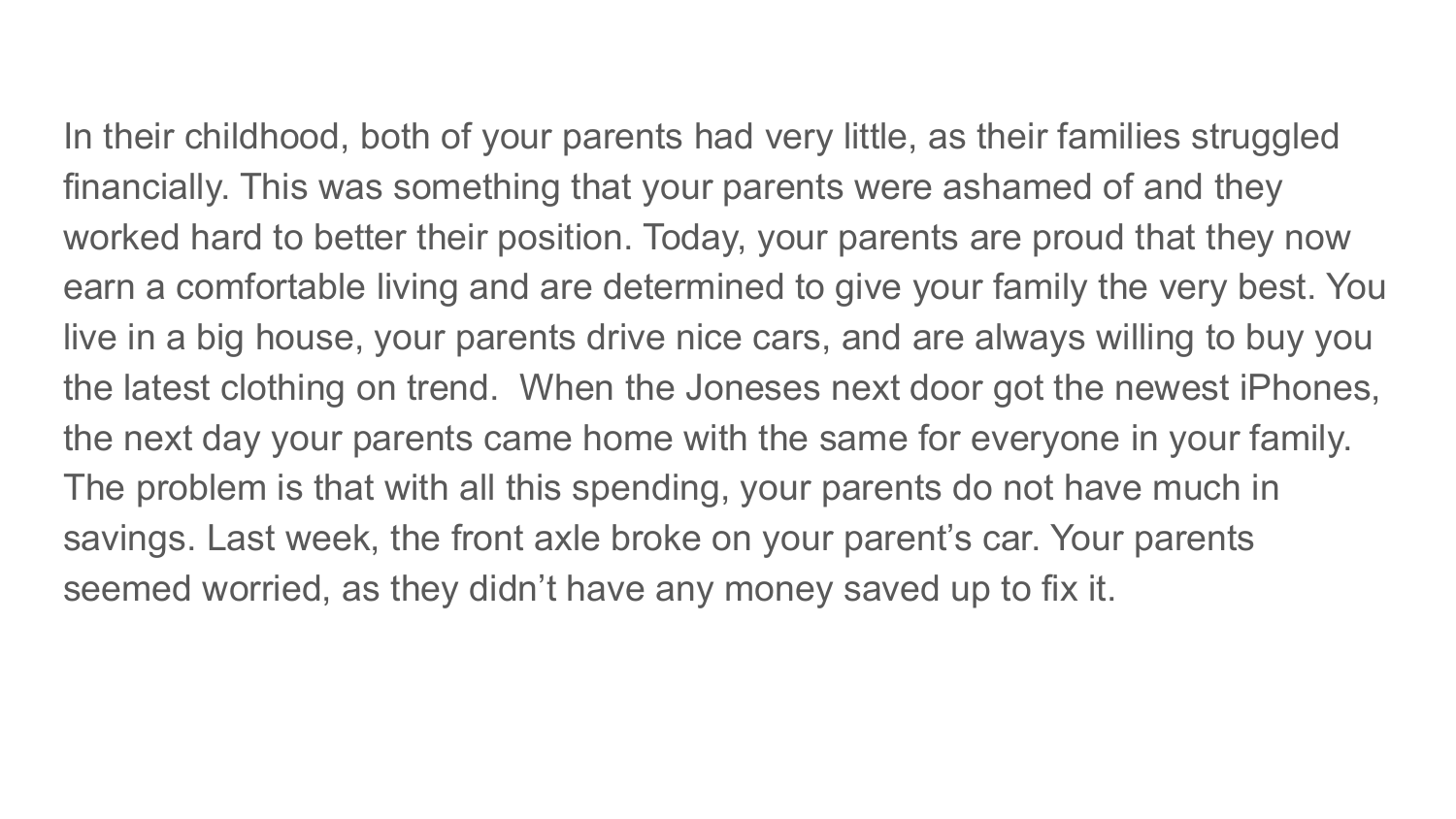The adults in your home are staunch savers. Your father in particular prides himself on being especially frugal. He speaks with you daily on the importance of saving, spending wisely, maintaining a budget, and more. Since you were a small child, he had you do chores around the house to earn money for a savings account. You now have a few thousand dollars in this account that you are budgeting for your first car. You have been anxiously awaiting the personal finance unit in your economics class, hoping to use the information you learn about interest and insurance to convince your dad that you are ready to buy a vehicle.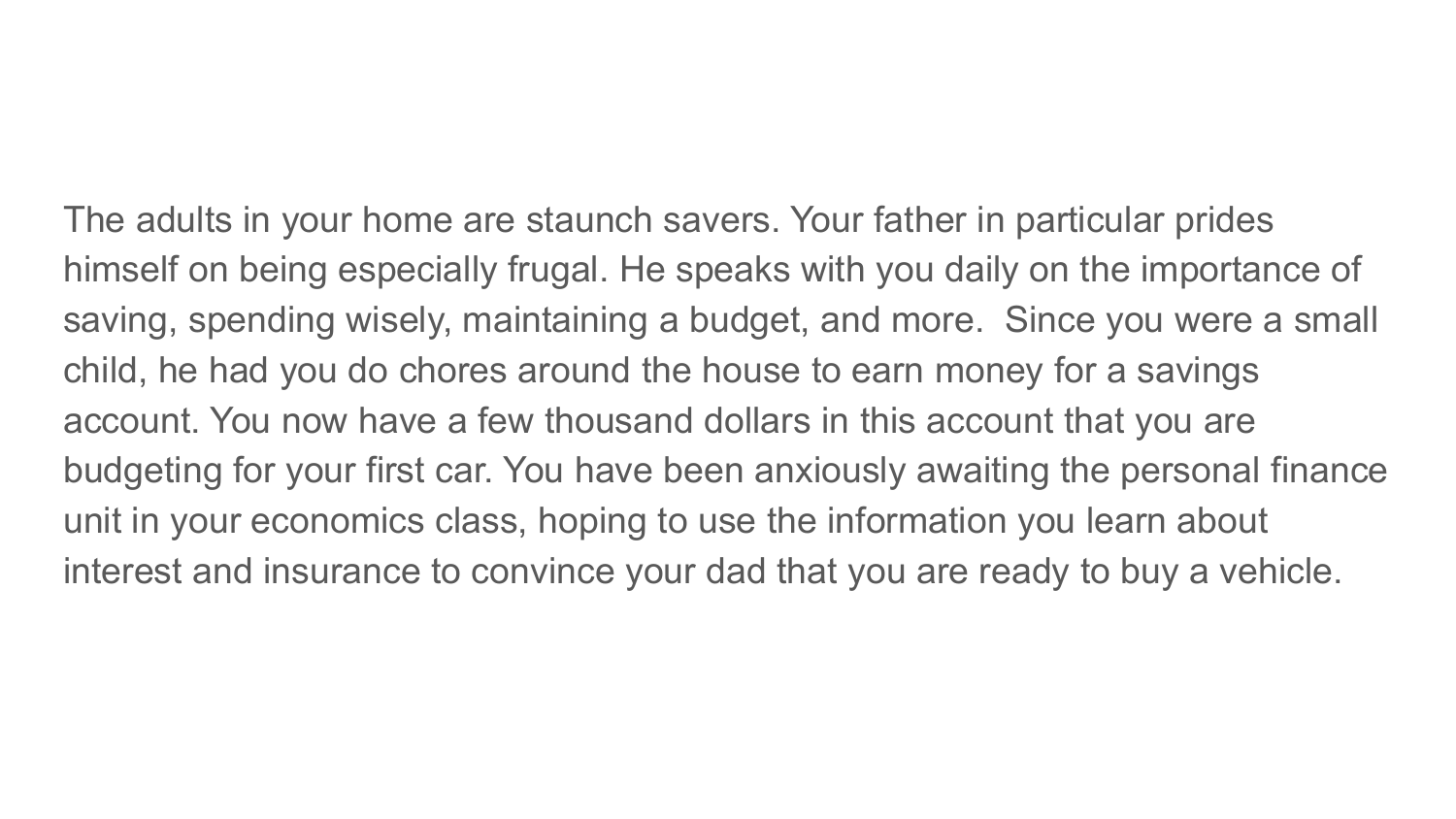You never talk about money with family. Your family always has the basics that you need. Most of the time that's enough, but every once in a while, you wonder why your friends have the latest phones and sneakers and you don't. When you ask if they will buy these things for you, they always say no with a pained look on their faces. Once, when your parents thought you were asleep, you overheard them having a hushed conversation about money. You think they might be struggling but they have never really told you.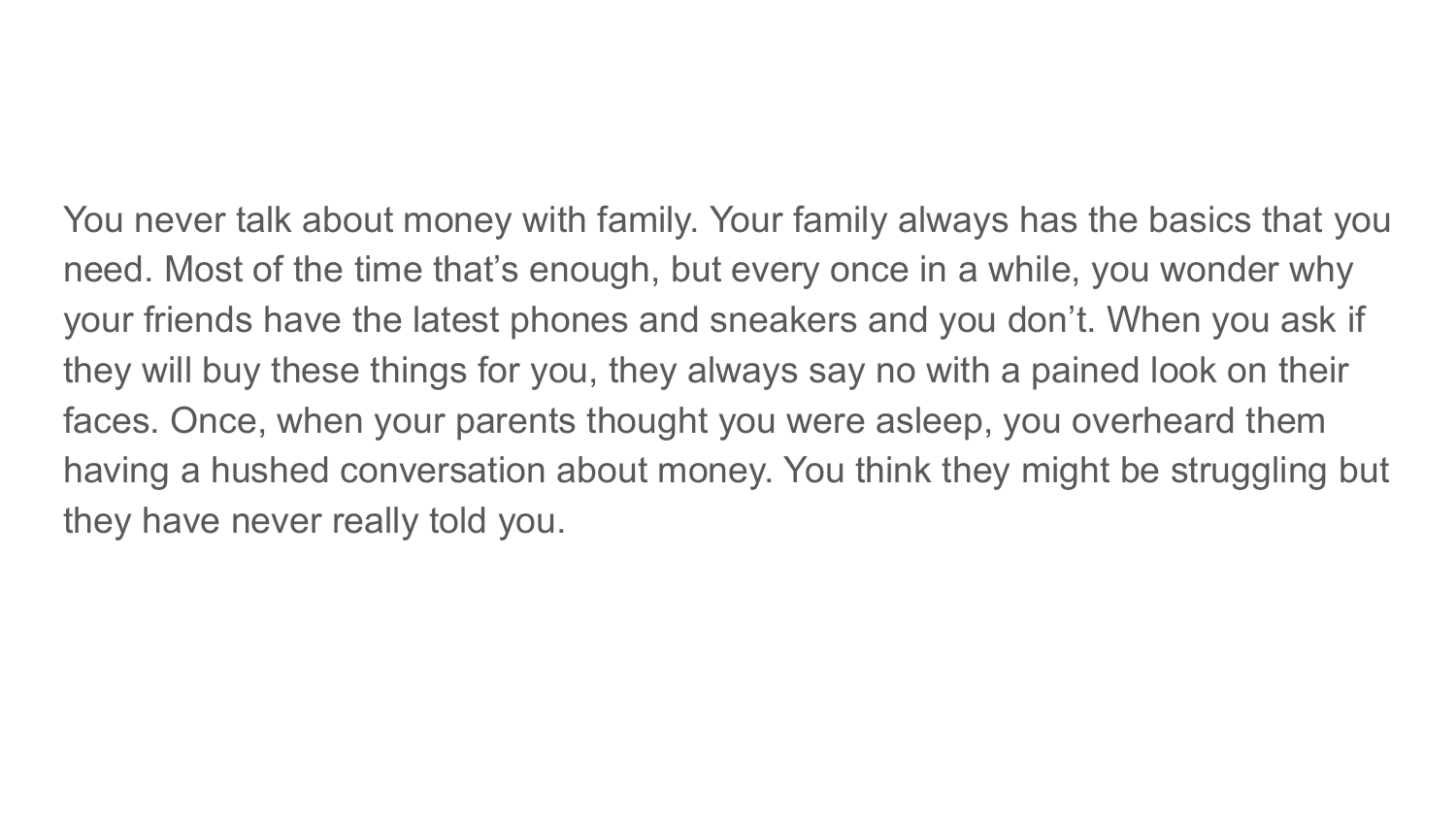You have had a somewhat complicated relationship with money. Your mom is a great saver- always setting money aside in what she calls an "emergency fund" just in case. Your dad on the other hand is a different story. He spends money as soon as it is earned, if not before. Your parents are divorced and can barely hold a civil conversation. Money in particular seems to get them fired up for an argument. You are nervous about the upcoming personal finance unit in your economics class, worried that it if you talk about what you are learning at home it may trigger more fighting between your parents.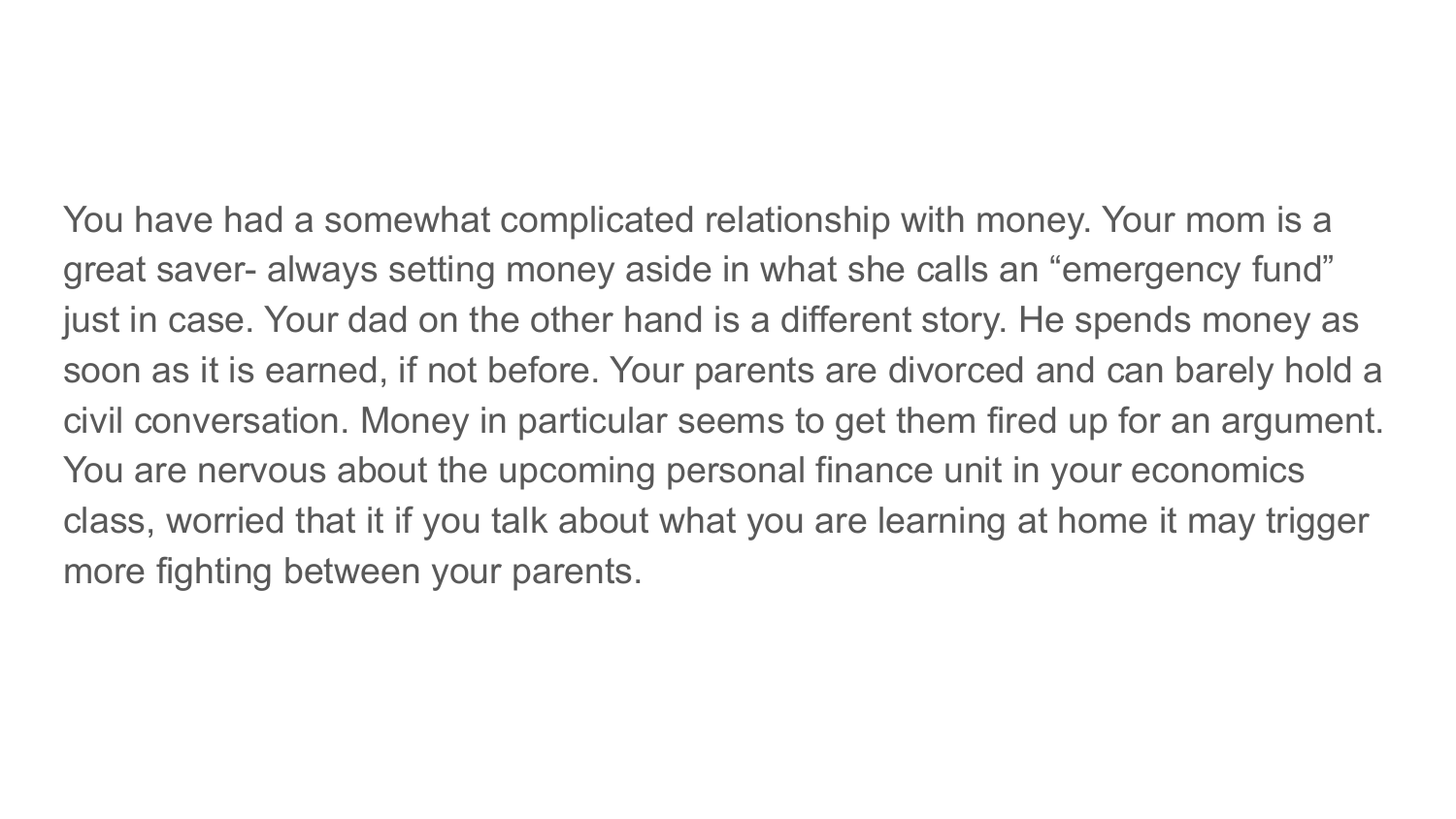Your family is rather well-do-to when it comes to money. You live in an expensive home, your parents drive nice cars, and cater to your every whim. In fact, you have a \$500,000 trust fund in your name you get full access to the day you turn 25. You have never had to budget or go without. You can't understand why people struggle so much with money.